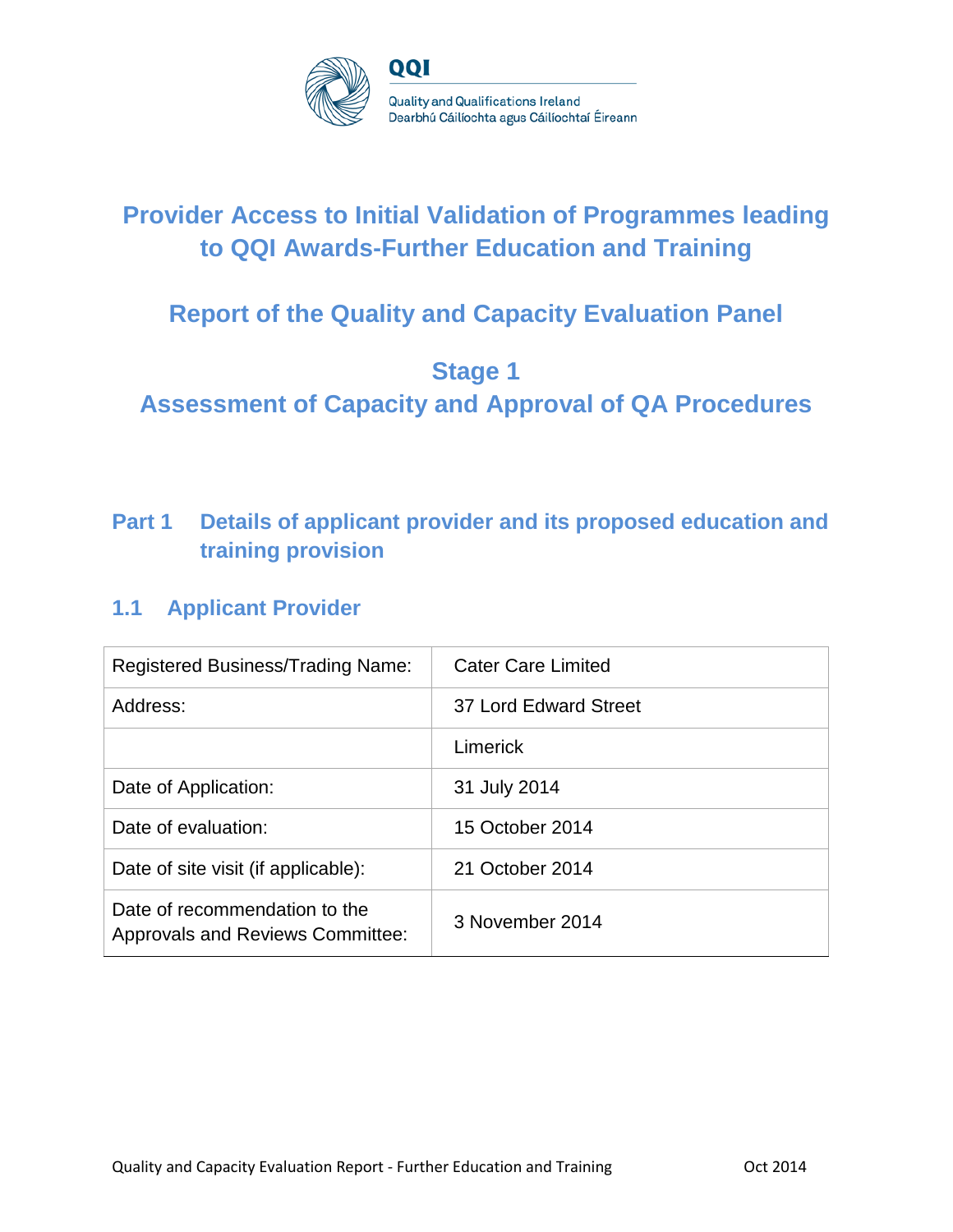

## **1.2 Profile of applicant provider**

Cater Care Ltd is a private company established in June 1998 as a training provider and consultancy to the food industry. Based in Limerick, it has a wide range of clients in the food sector and offers a consultancy service tailored to the needs of each client. The service includes the delivery of training programmes to address specific training needs in food safety and hygiene. It's an owner managed provider with six staff.

The owner/head of centre is a founding member and director of the Food Safety Professional Association (FSPA). FSPA is a provider that currently offers programmes leading to QQI awards and Cater Care Ltd through its relationship delivers programmes in food safety leading to those awards. Cater Care Ltd has made a strategic business decision to seek access to QQI awards in its own right.

Cater Care Ltd trainers are also licenced trainers with the Environmental Health Association of Ireland and the National Hygiene Partnership. Currently, Cater Care Ltd estimates that approximately two thirds of its business is education and training provision and one third is consultancy.

## **1.3 Proposed education and training provision**

Cater Care Ltd is proposing to provide programmes leading to QQI Special Purpose and minor ( non- major) awards from NFQ Level 4 to NFQ Level 6 in food safety and food hygiene.(ISCED Field 102)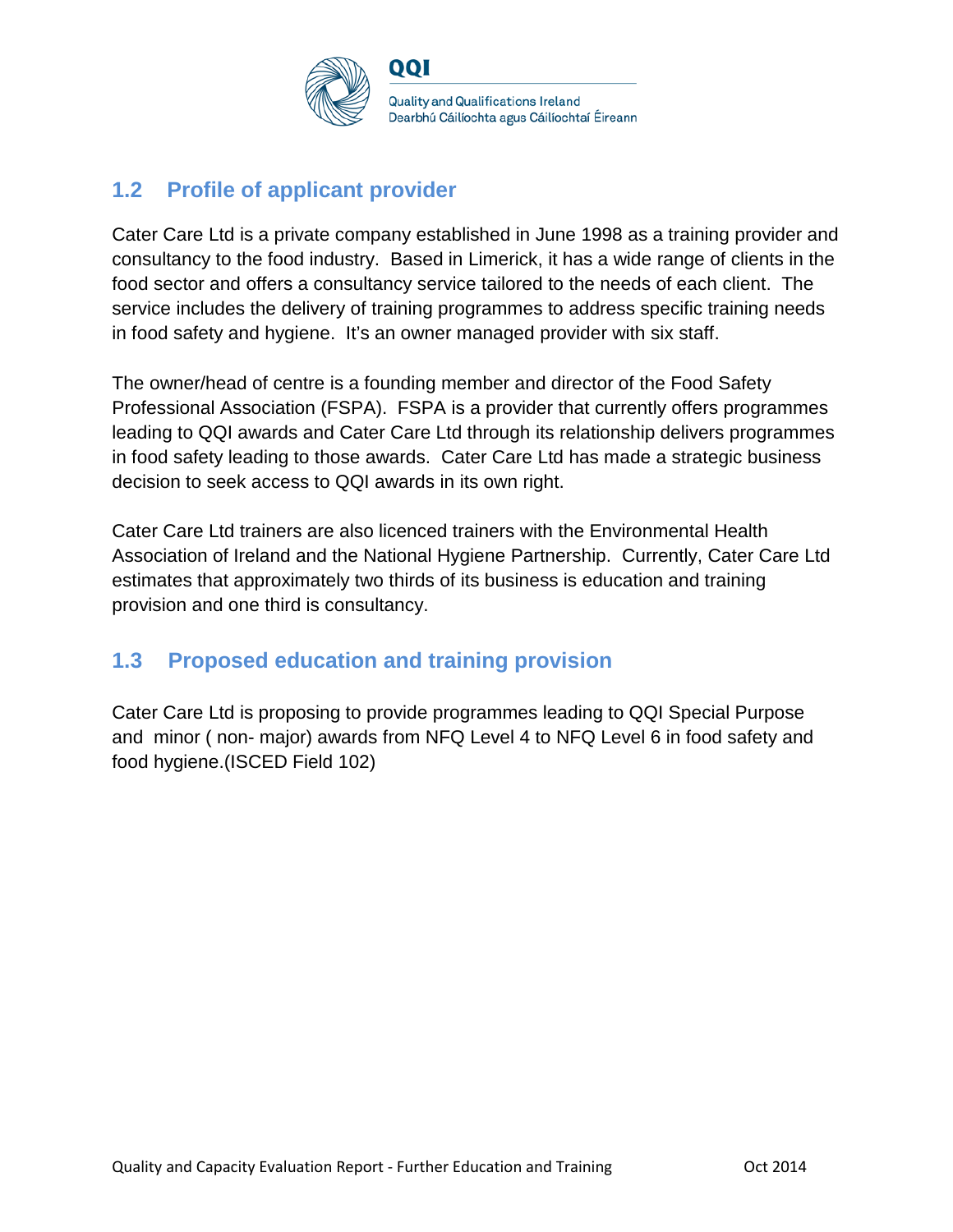

**Quality and Qualifications Ireland** Dearbhú Cáilíochta agus Cáilíochtaí Éireann

## **Part 2 The Quality and Capacity Panel Membership**

| <b>Name</b>             | Role of panel member                                                                        | Organisation                                                                        |
|-------------------------|---------------------------------------------------------------------------------------------|-------------------------------------------------------------------------------------|
| Naomi Jackson           | Chair                                                                                       | Registrar, Hibernia College                                                         |
| <b>Keith Brumfitt</b>   | <b>QA Expert - Further</b><br>Education                                                     | <b>EQAVET Expert</b>                                                                |
| Joan Hennessy           | <b>QA Expert - Further</b><br>Education                                                     | Project Manager, SOLAS                                                              |
| <b>Sharon Williams</b>  | <b>Subject Matter Expert to</b><br>determine capacity to<br>provide the proposed<br>awards. | <b>Training Compliance</b><br><b>Executive, Food Safety</b><br>Authority of Ireland |
|                         |                                                                                             |                                                                                     |
| <b>QQI Staff</b>        |                                                                                             |                                                                                     |
| <b>Colette Harrison</b> | Secretary to the panel                                                                      | Manager, Provider<br>Recognition                                                    |
| Angela Lambkin          | Observer at evaluation<br>meeting                                                           | Manager, Monitoring and<br>Development                                              |
| Paul Brady              | Follow up site visit<br>evaluator                                                           | Staff, Monitoring and<br>Development                                                |

### **Part 3 Findings of the Panel**

### **3.1 Summary Findings**

The Quality and Capacity Evaluation Panel's (panel) role is to evaluate the capacity of Cater Care Ltd to provide quality education and training to learners in the context of the education and training provision proposed. Core to this consideration, the panel is required to evaluate the draft quality assurance procedures and supporting infrastructure submitted by Cater Care Ltd.

The panel reviewed the documentation presented by Cater Care Ltd and documentation submitted by QQI. Annex 1 lists the documentation. The panel met representatives of Cater Care Ltd and considered their responses made during the course of the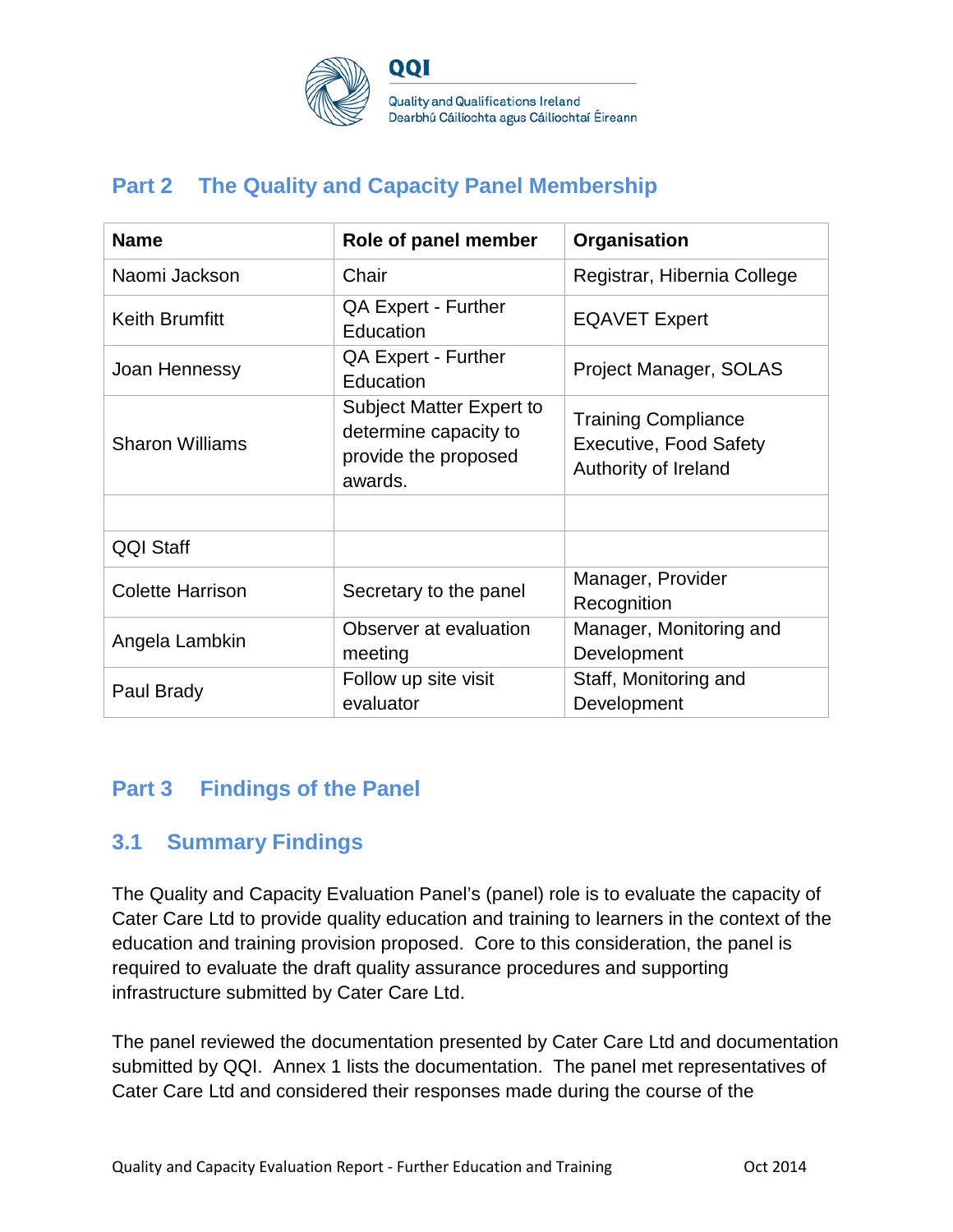

evaluation meeting. Annex 2 lists the staff of Cater Care who the panel met during the evaluation process

Following the evaluation meeting, the panel decided that a site visit to Cater Care Ltd.'s premises was appropriate and requested that members of QQI undertake the visit to confirm that Cater Care Ltd that the premises, facilities and resources detailed in the documentation and presentation are in place. The site visit took place on 21 October 2014 and confirmed this was the case and that they were appropriate to Cater Care Ltd's application and fit for purpose.

### **3.2 Recommendation of the panel**

The panel recommends that the Approvals and Review Committee of QQI approves the proposed draft Quality Assurance procedures of Cater Care Ltd. As a result of this recommendation Cater Care Ltd will be permitted to progress to Stage 2 of the initial validation process.

The panel is satisfied that Cater Care Ltd has demonstrated its capacity to provide quality education and training to learners leading to Special Purpose and minor (nonmajor) awards from NFQ Level 4 to NFQ Level 6 in the fields of food hygiene and food safety.

Cater Care Ltd has demonstrated, during its presentation to the panel, a full ownership and understanding of its quality system.

The panel is satisfied that the draft Quality Assurance procedures and supporting infrastructure submitted by Cater Care Ltd demonstrates a potentially effective quality management system fit for the purposes of education and training as outlined above.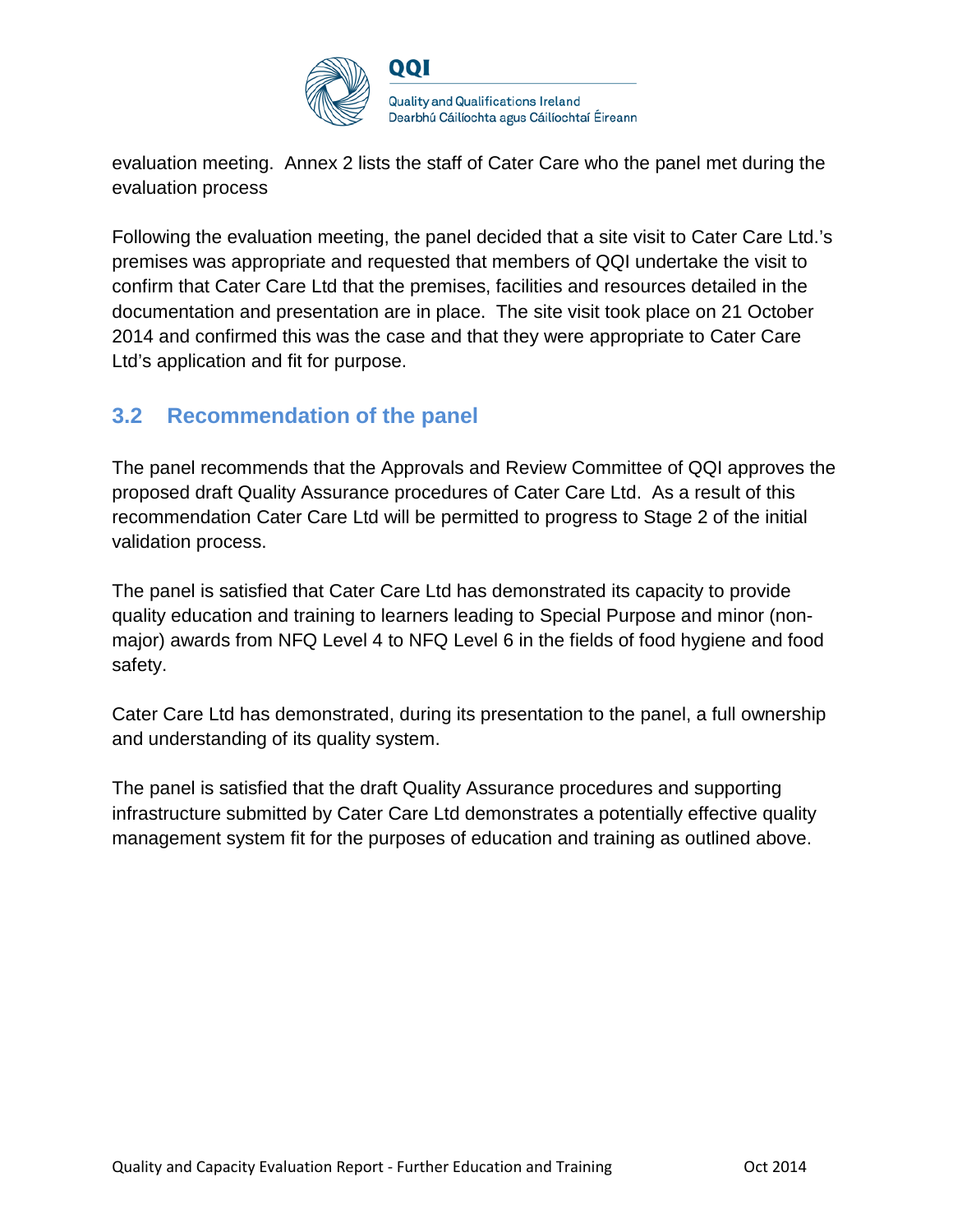

## **Part 4 Detailed findings - Evaluation of the capacity of the applicant to provide quality education and training to learners**

### **4.1 Legal and compliance requirements:**

#### 4.1.1(a) Criterion

*Is the applicant an established Legal Entity who has Education and/or Training as a Principal Function?*

#### 4.1.1(b) Finding

Cater Care Ltd is a legal entity established as a private limited Company based in Limerick, incorporated in June 1998.( Company Registration Number : 287512) Currently approximately two thirds of its business is education and training provision and one third is consultancy.

#### 4.1.2(a) Criterion

*Is the legal entity established in the European Union and does it have a substantial presence in Ireland?*

#### 4.1.2(b) Finding

Cater Care Ltd is a wholly owned Irish company. According to the documentation submitted, it only has operations in Ireland

#### 4.1.3(a) Criterion

*Are any dependencies, collaborations, obligations, parent organisations, and subsidiaries clearly specified?*

#### 4.1.3(b) Finding

This is not applicable to Cater Care Ltd as it is has no declared dependencies, collaborations, obligations, parent organisations or subsidiaries.

#### 4.1.4(a) Criterion

*Are any third-party relationships and partnerships compatible with the scope of access sought?*

#### 4.1.4(b) Finding

Cater Care Ltd is a founding member of the Food Safety Professionals Association (FSPA). Membership of this association is useful to Cater Care Ltd in that it provides networking opportunities, access to suitably qualified trainers in the context of contingency planning and CPD opportunities. This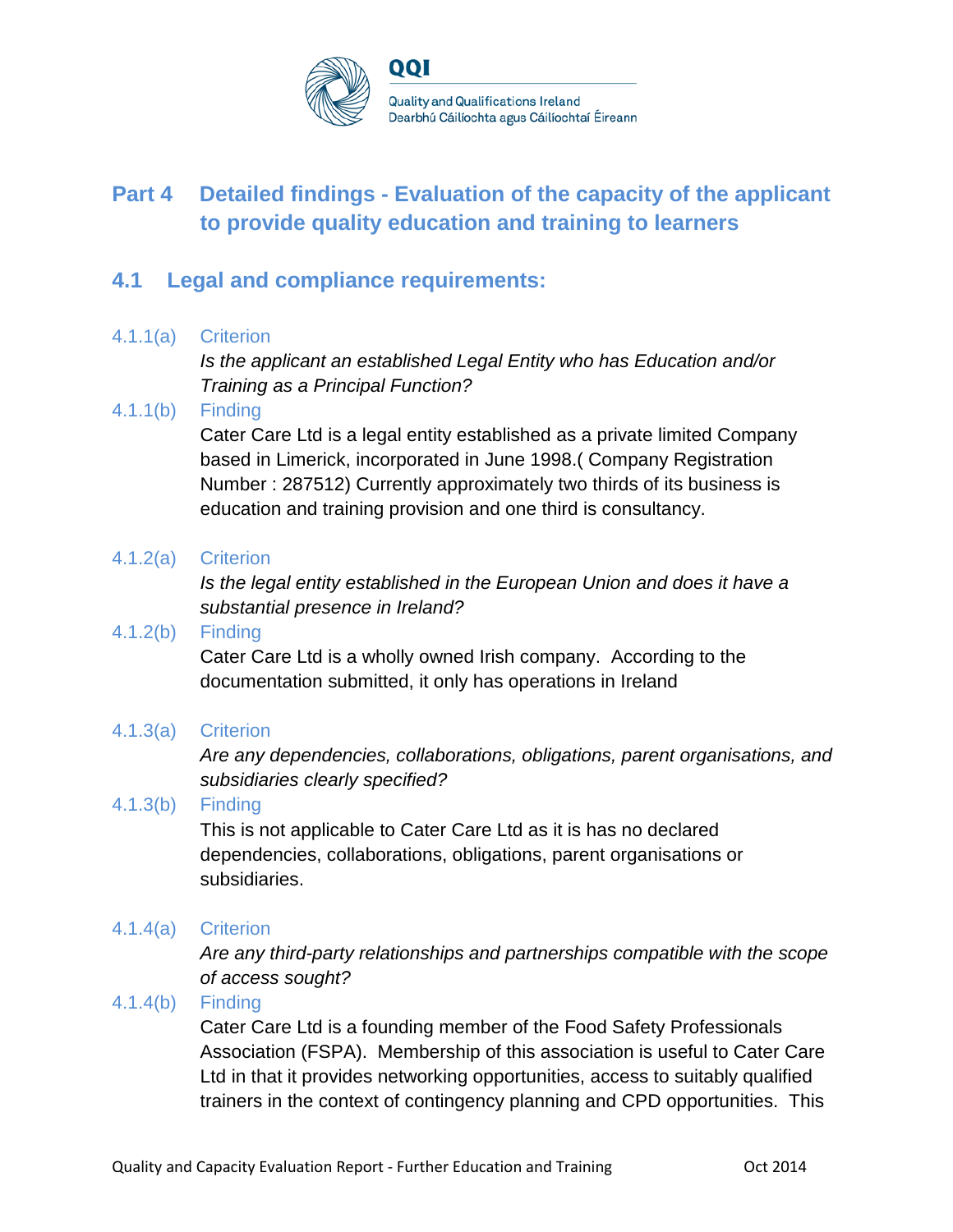

is a compatible relationship in the context of the awards Cater Care Ltd is proposing to offer. The owner/Head of Centre will remain as a director of FSPA.

#### 4.1.5(a) Criterion

*Are the applicable regulations and legislation complied with in all jurisdictions where it operates?*

#### 4.1.5(b) Finding

Cater Care Ltd, in making the required statuary declaration has certified that is in compliant with all relevant legislation and regulatory requirements applicable to the provision of education and training in Ireland, in particular all employment, health and safety, equality, data protection, and financial regulatory requirements insofar as same are applicable to Cater Care Ltd operations.

#### 4.1.6(a) Criterion

*Is the applicant in good standing in the qualifications systems and education and training systems in any countries where it operates (or where its parents or subsidiaries operate) or enrols learners, or where it has arrangements with awarding bodies, quality assurance agencies, qualifications authorities, ministries of education and training, professional bodies and regulators.*

#### 4.1.6(b) Finding

Cater Care Ltd has a relationship with the Food Safety Professional Association (FSPA), a provider who currently offers QQI awards. Cater Care Ltd provides programmes leading to QQI awards under the quality assurance agreement of FSPA, a provider in good standing with QQI.

### **4.2 Resource, governance and structural requirements:**

#### 4.2.1(a) Criterion

*Does the applicant have a sufficient resource base and is it stable and in good financial standing?* 

#### 4.2.1(b) Finding

The panel is satisfied that Cater Care Ltd has a sufficient resources and at this time is in good financial standing. It satisfied this requirement by providing details of the development of the business since its establishment in 1997, recent (April 2013) financial accounts and details of an effective business planning process led by its Board of Directors.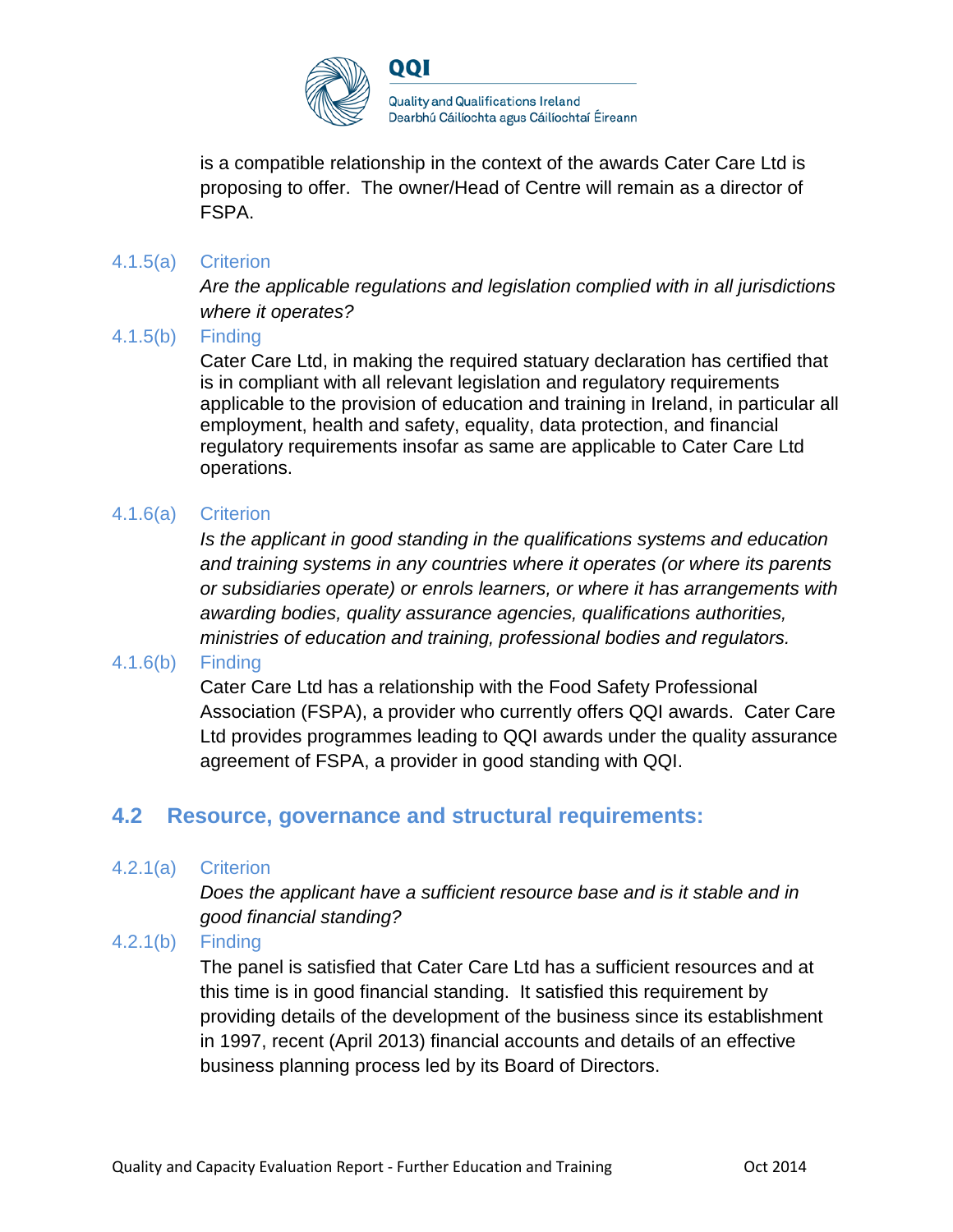

#### 4.2.2(a) Criterion

*Does the applicant have a reasonable business case for sustainable provision?*

#### 4.2.2(b) Finding

The focus of Cater Care Ltd.'s education and training provision is food hygiene and safety related programmes. Clear evidence was presented by Cater Care Ltd regarding the planning and rationale for focusing on the proposed QQI awards. The projected growth of the company in the accredited training provision which they propose to offer has been planned financed and appears to be resourced in an appropriate way. Recent recruitment of two experienced staff and plans to recruit in line with expansion supports its planned provision of programmes in six venues.

#### 4.2.3(a) Criterion

*Are fit-for-purpose governance, management and decision making structures in place?*

#### 4.2.3(b) Finding

Cater Care Ltd has not fully implemented its planned governance and decision making structure in relation to quality assurance. The panel noted a concern that the proposed structure was heavily dependent on the Head of Centre and may be too complex for the size of the organisation. Cater Care Ltd demonstrated a good awareness of these concerns and indicated that its recent recruitment of an experienced training co-ordinator will support the management and decision making processes.

#### 4.2.4(a) Criterion

*Are there arrangements in place for providing required information to QQI?*

#### 4.2.4(b) Finding

Cater Care Ltd employs a full time administrator and uses appropriate learner management processes and current software. They are developing a range of reports to gather data and learner feedback. This was confirmed at the site visit.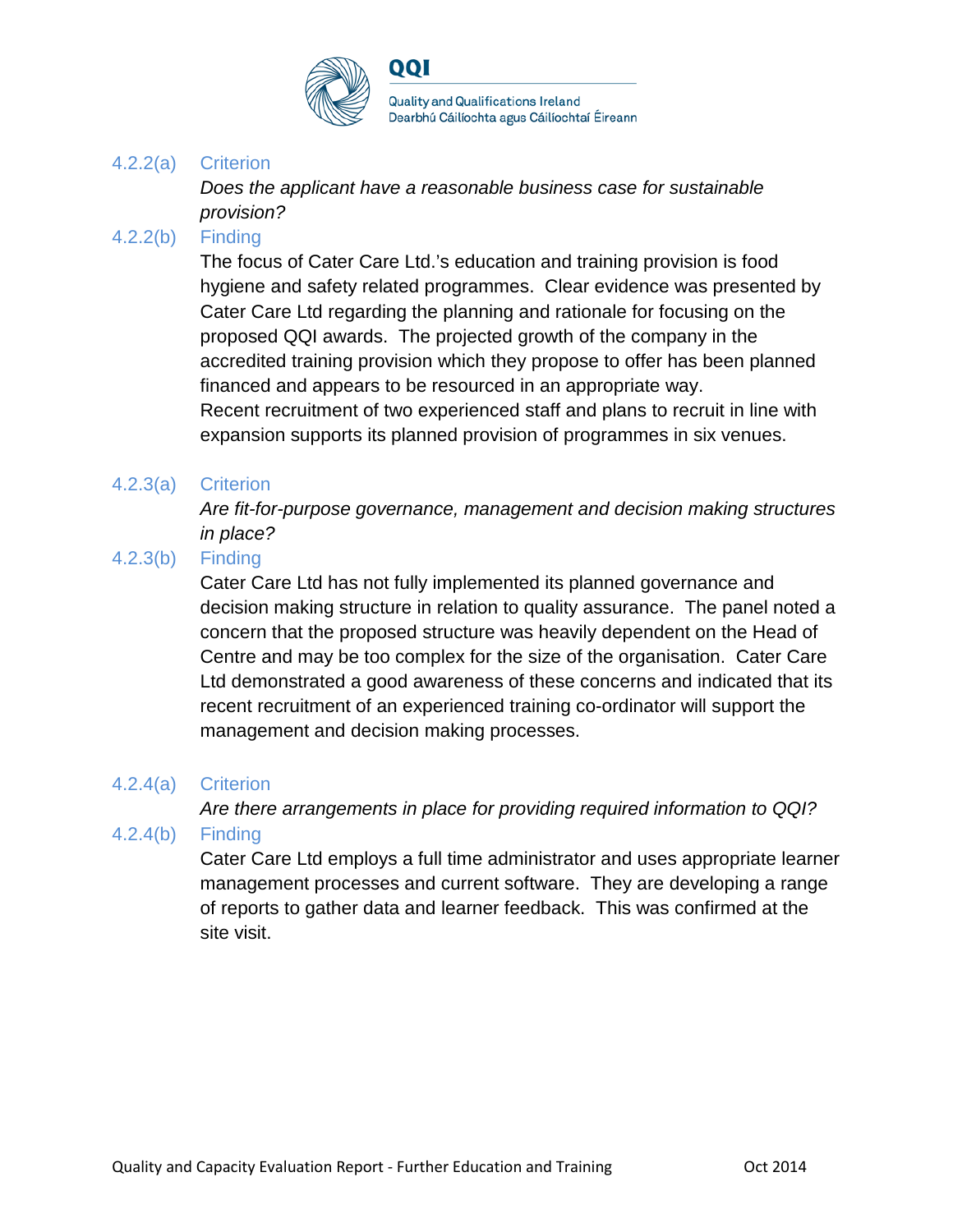

## **4.3 Programme development and provision requirements:**

#### 4.3.1(a) Criterion

*Does the applicant have experience and a track record in providing education and training programmes?*

#### 4.3.1(b) Finding

Training has been a core element of Cater Care Ltd.'s business since its establishment in 1997. It provides non-accredited training for clients to meet specific training needs as well as licenced programmes of the Environmental Health Association of Ireland (EHAI). Cater Care Ltd has provided programmes awarded by FETAC and now QQI through the Food Safety Professionals Association since 2010.

#### 4.3.2(a) Criterion

*Does the applicant have a fit-for-purpose and stable complement of education and training staff?*

#### 4.3.2(b) Finding

Cater Care Ltd has three training staff - one with 10 years' service with the company, one with four years and a recently recruited Environmental Health Officer and trainer. The Head of Centre/Owner has been training in food hygiene and safety for eighteen years. Cater Care Ltd acknowledged the requirement for the Head of Centre to reduce her training commitments to increase the time available to manage the implementation and monitoring of the quality management system. The recent employment of a training coordinator will support the work of the trainers.

#### 4.3.3(a) Criterion

*Does the applicant have the capacity to comply with the standard conditions for validation specified in Section 45(3) of the Qualifications and Quality Assurance (Education and Training) Act (2012) (the Act)?*

#### 4.3.3(b) Finding

The standard conditions for validation specified in the Act include cooperation with and assistance to QQI in the performances of its functions, including the provision of such information required by QQI and the establishment of procedures for the fair and consistent assessment of learners. The conditions relating to protection for enrolled learners do not apply to Cater Care Ltd (para 4.3.7(b) refers).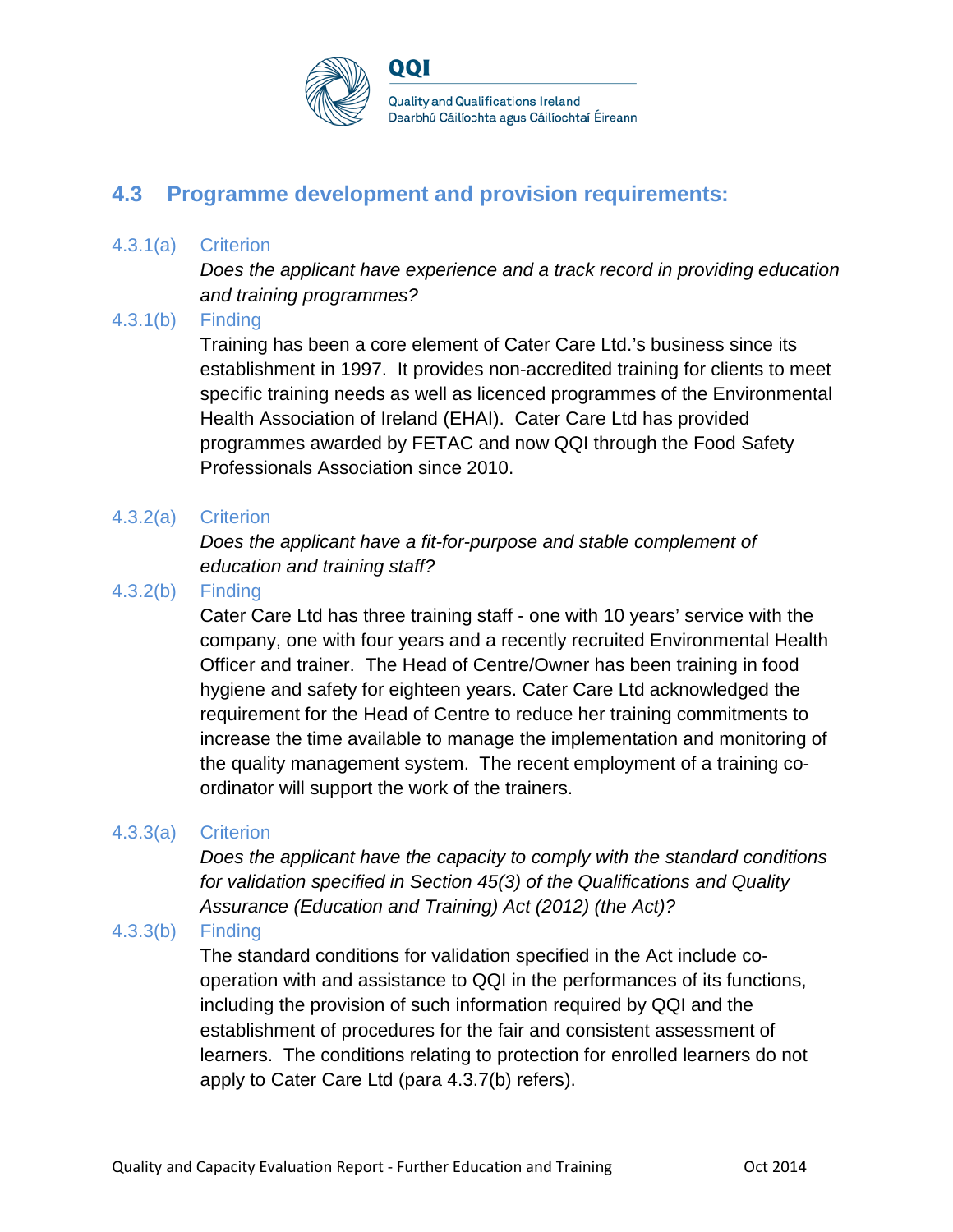

From the documentation submitted and more specifically the presentation made by Cater Care Ltd the panel considers that Cater Care Ltd's quality assurance system is capable of supporting the standard conditions for validation. This determination will be made during the programme validation stage of this process.

#### 4.3.4(a) Criterion

*Does the applicant have the fit-for-purpose premises, facilities and resources to meet the requirements of the provision proposed in place?*

#### 4.3.4(b) Finding

Cater Care Ltd has adequate facilities in its premises to provide an appropriate learning environment. The site visit confirmed that Cater Care Ltd. has the appropriate training facilities, IT systems and administrative and technical support in place.

Cater Care Ltd provides training in five hotel venues (Dublin, Galway, Kilkenny, Tullamore and Thurlas) and has appropriate criteria for assessing the suitability of each venue it will use for training.

#### 4.3.5(a) Criterion

*Are there access, transfer and progression arrangements that meet QQI's criteria for approval in place?*

#### 4.3.5(b) Finding

The access, transfer and progression arrangements in place meet QQI criteria and are appropriate for the programmes Cater Care Ltd seeks to offer. Evidence of Cater Care Ltd's reasonable accommodation of learners and of those learners whose first language is not English was noted.

#### 4.3.6(a) Criterion

*Are structures and resources to underpin fair and consistent assessment of learners in place?*

#### 4.3.6(b) Finding

Cater Care Ltd demonstrated at the presentation a clear understanding of the structures and resources necessary to have in place to ensure fairness and consistency in assessment.

The challenge of ensuring consistency across the six venues has been identified by Cater Care Ltd. and appropriate supports are in place to manage this challenge. The role of the administrator which is clearly defined is key to this.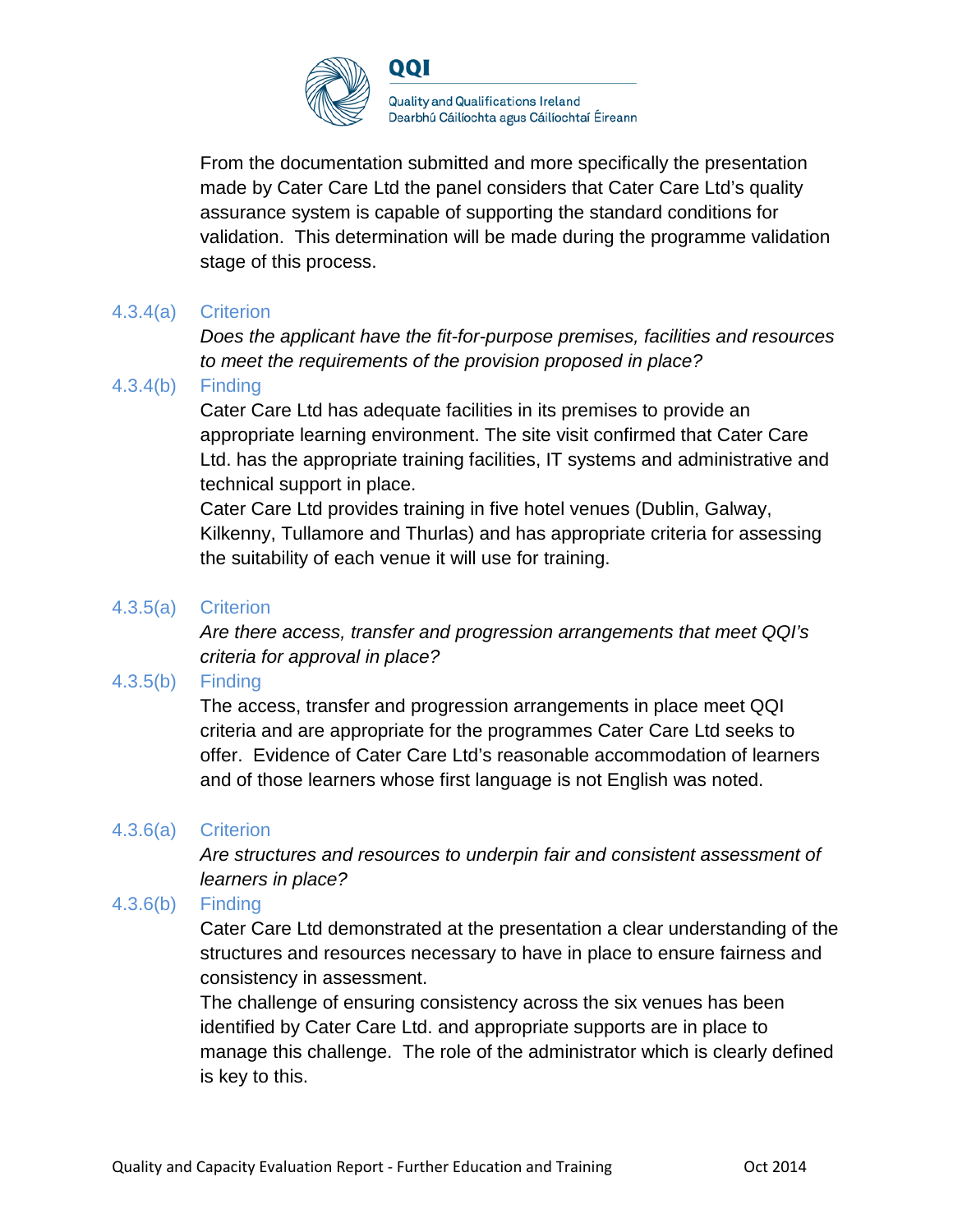

#### 4.3.7(a) Criterion

*Are arrangements for the protection of enrolled learners to meet the statuary obligations in place (where applicable)?*

#### 4.3.7(b) Finding

This policy does not apply to Cater Care Ltd due to the short duration of the programmes they are proposing to offer.

### **4.4 Evaluation of capacity to provide the proposed education and training provision Overall finding:**

The panel is satisfied that Cater Care Ltd has proven its capacity to provide quality programmes leading to the proposed NFQ Level 4 to NFQ Level 6 Special Purpose and minor awards (non-major) in food hygiene and food safety to learners, in an adequately resourced, suitable environment.

### **Part 5 Evaluation of draft QA Procedures submitted by Cater Care**

#### 5.1(a) Criterion

*Cater Care's policies are required to demonstrate a full knowledge of legislative obligations on providers arising from the Qualifications and Quality Assurance (Education and Training) Act (2012).*

#### 5.1(b) Finding

The draft QA procedures submitted by Cater Care Ltd demonstrate its understanding of all the legislative obligations on providers who offer programmes leading to QQI awards. The format of Cater Care's QA manual presents a limited view of the quality management system that it has developed. In order to effectively review the system significant detail is available in a range of supplementary material that supports the manual e.g. detail on assessment processes, learner information

The QA manual would be improved by a revision of its format to include this material and would ensure it is easily understood by any new member of staff. This would make the QA manual a more accurate reflection of the knowledge, understanding and application of the policies and procedures as outlined in the presentation by Cater Care Ltd.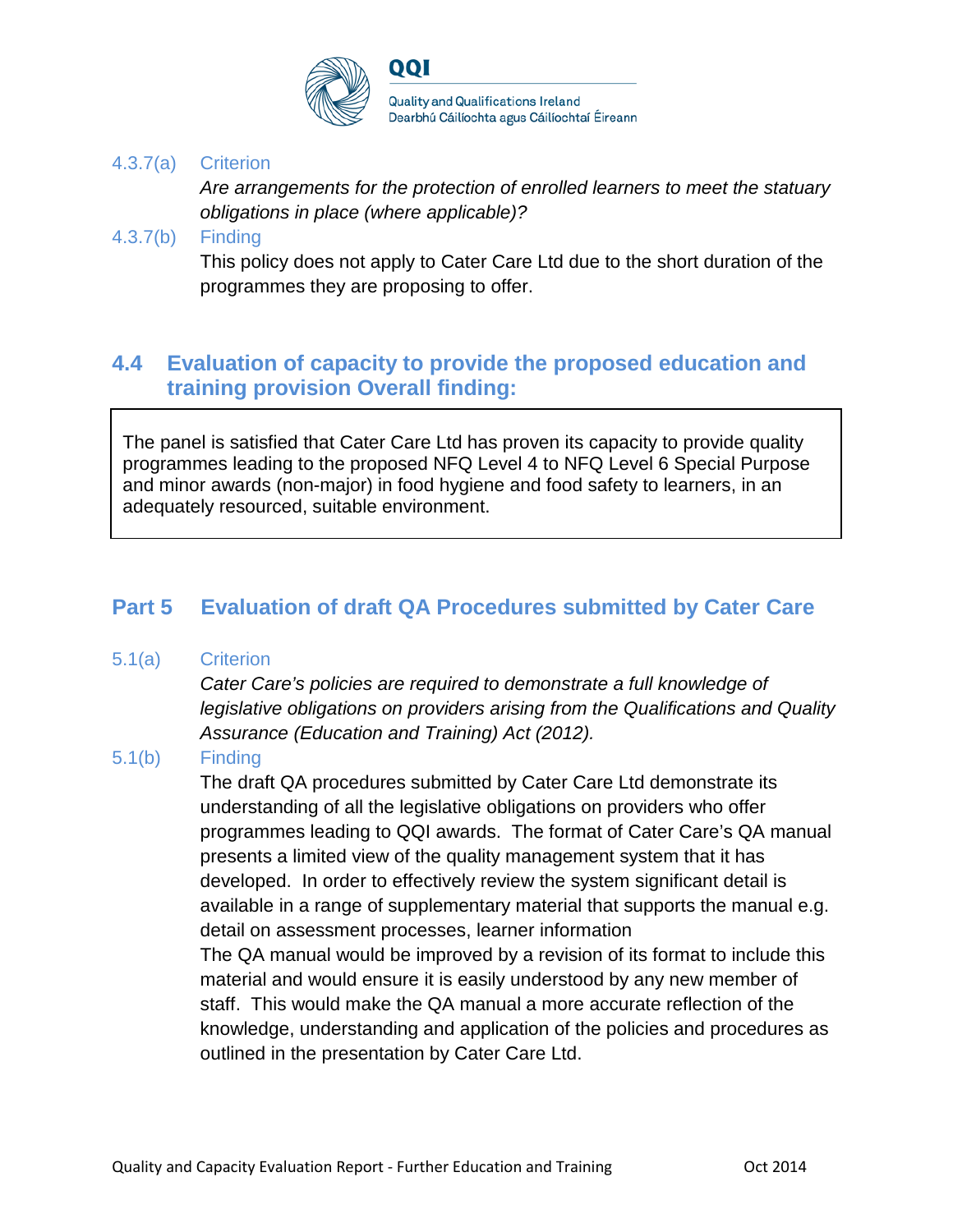

#### 5.2(a) Criterion

*The system for Internal Monitoring is credible i.e. it identifies*

- *- who is responsible*
- *- mode(s) of operation*
- *- frequency*
- *- indicator(s)/measures of effectiveness.*

#### 5.2(b) Finding

Cater Care Ltd as a small organisation requires its staff to undertake a number of roles which is understandable. Clarifying the role of the training co-ordinator in relation to internal monitoring and reducing the over reliance on the centre manager will strengthen the internal monitoring. A review and reduction of the large number of the proposed performance indicators will focus the attention and improve the outcome of internal monitoring activity.

#### 5.3(a) Criterion

*The procedures for Assessment of Learners have the capacity to ensure that assessment as carried out will be fair, consistent and fit for purpose.*

#### 5.3(b) Finding

Cater Care Ltd provided sufficient assurance in discussions with the panel that it had the capacity to ensure that assessment carried out will be fair, consistent and fit for purpose. The documented procedures need more clarity of process and require revision to ensure that the practice currently in place is detailed correctly e.g. the appeals process, arrangements for retaking examinations. This will ensure that the assessment procedures reflect more fully the understanding of full provider ownership of these policies and procedures i.e. removal of any reference to the role of QQI in such matters.

#### 5.4(a) Criterion

*The policy for Protection of Enrolled learners clearly states the provider's obligations in this area.*

#### 5.4(b) Finding

This policy does not apply to Cater Care Ltd due to the short duration of the programmes they are proposing to offer.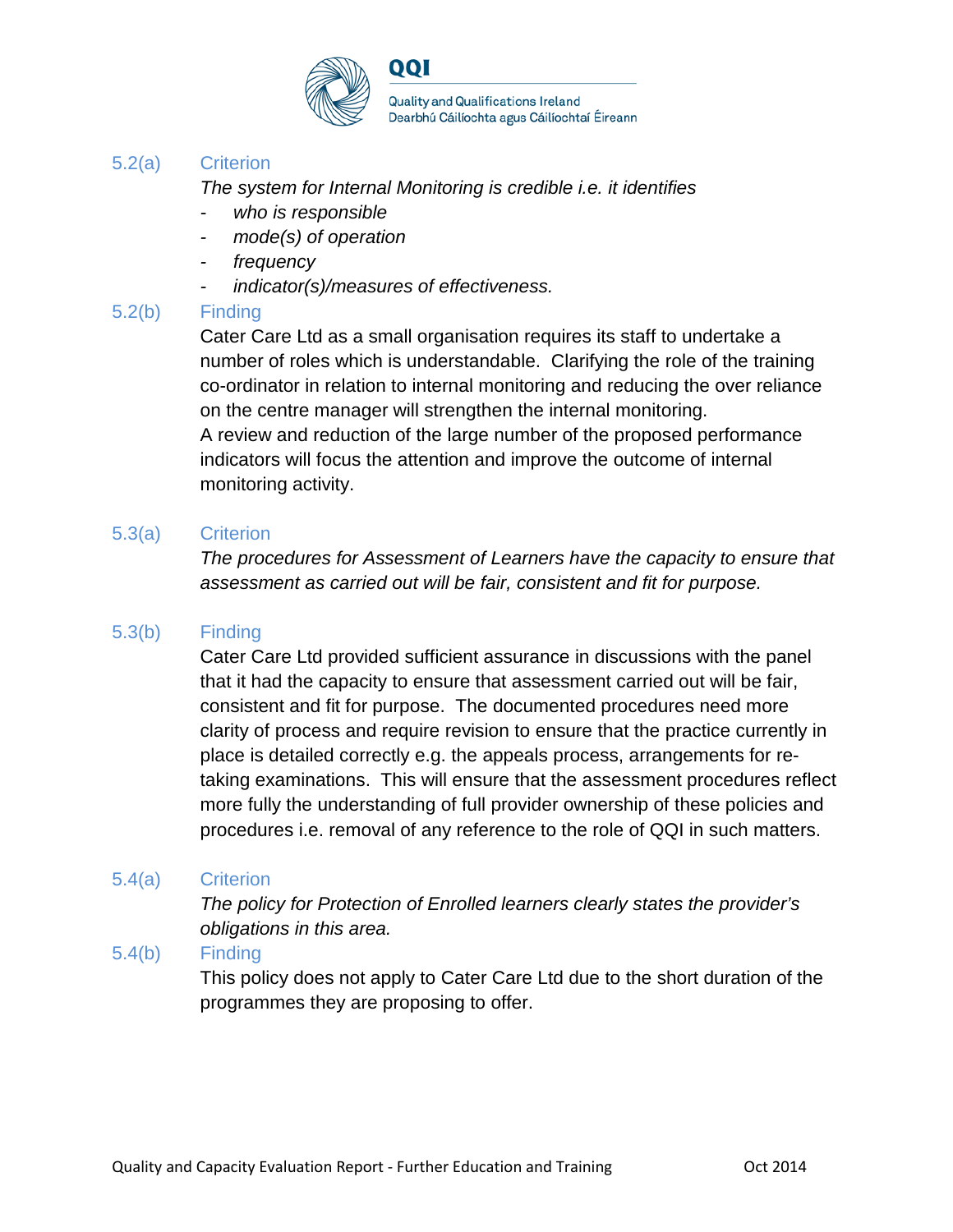

#### 5.5(a) Criterion

*The system for Self-Evaluation and Improvement is credible and has the potential to support quality provision in the provider.*

#### 5.5(b) Finding

Cater Care Ltd provided sufficient assurance in discussions with the panel that it already had in place a credible system for self-evaluation and review. The documented procedures require revision to ensure that the practice currently in place is detailed correctly.

#### 5.6(a) Criterion

*There is evidence of involvement of all significant stakeholders (learners, staff, independent evaluator, external stakeholders) in the process of selfevaluation.*

#### 5.6(b) Finding

There is evidence that Cater Care Ltd understands the requirements for all stakeholders to be involved in its self-evaluation processes.

#### 5.7(a) Criterion

*The presentation to the panel demonstrates a full ownership and understanding of the quality system by Cater Care Ltd management.*

#### 5.7(b) Finding

It was evident from the detailed and knowledgeable responses given by Cater Care Ltd during the presentation to the panel that its management and staff have full ownership and understanding of its quality system.

#### 5.8(a) Criterion

*The procedures are capable of being effectively monitored by the provider and/or by QQI.*

#### 5.8(b) Finding

The procedures set out in the quality assurance manual are capable of being effectively monitored by the provider and QQI, subject to the clarification in para 5.2b. However, the number of proposed Key Performance Indicators that Cater Care Ltd will monitor is unrealistic and over ambitious. They should be reduced in number to ensure a focus on key areas. Frequency of internal monitoring should also be amended to reflect the short-term nature of its programmes.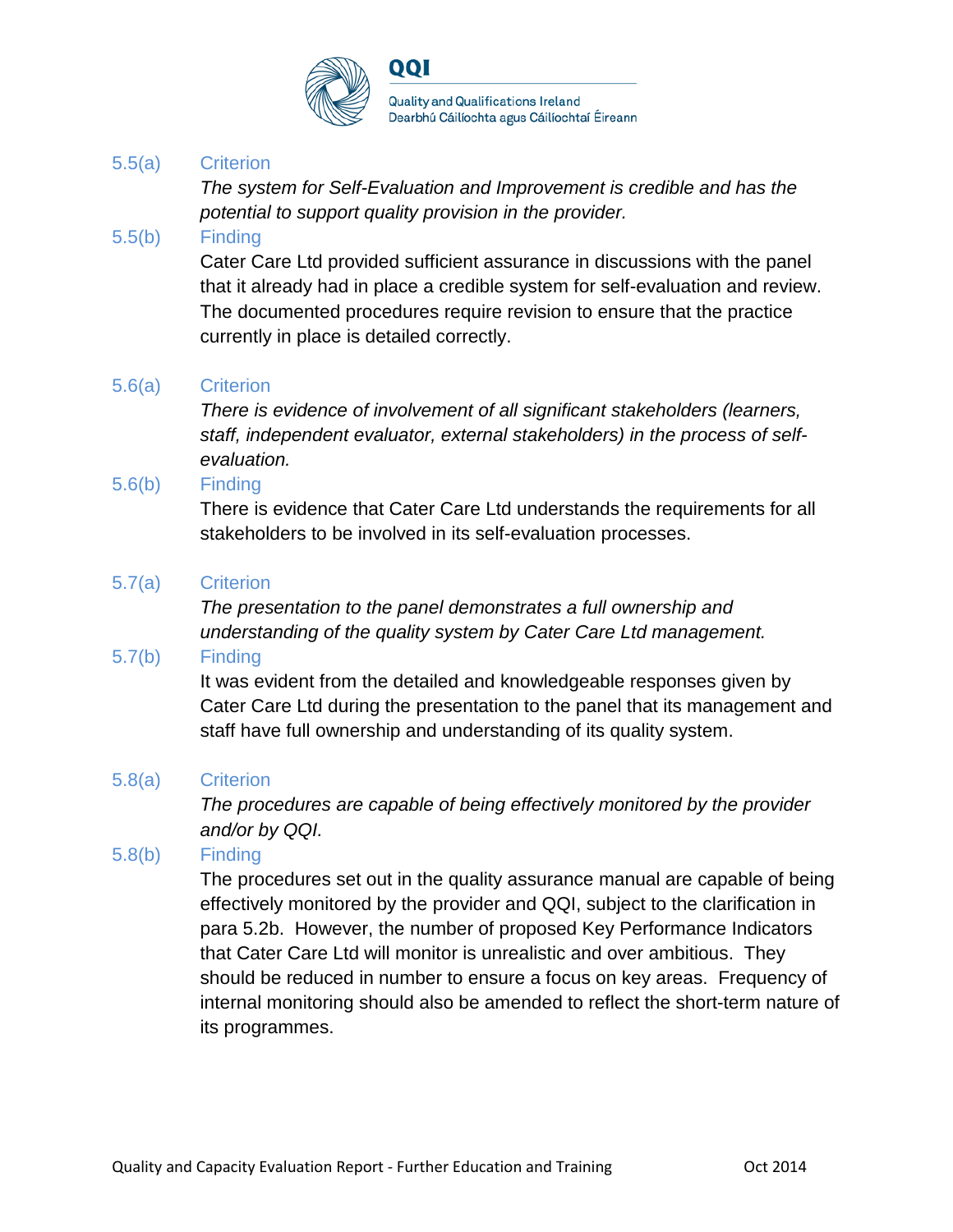

## **Evaluation of draft QA Procedures Overall finding**

The panel is satisfied that the draft Quality Assurance procedures and supporting infrastructure submitted by Cater Care Ltd demonstrates a potentially effective quality management system fit for the purposes of education and training programmes leading to Special Purpose and minor (non- major) NFQ Level 4 to NFQ Level 6 awards.

The recommendations made by the panel will strengthen the procedures to support the implementation of an effective quality management system by Cater Care Ltd.

## **Part 6 Conditions and Recommendations**

### **6.1 Condition**

It is a standard condition of the initial access to programme validation process that providers who have their draft QA procedures agreed by QQI must apply to validate the proposed programmes within six months of their approval. This condition applies to Cater Care Ltd.

### **6.2 Recommendations**

The panel, at the conclusion of the evaluation process, makes the following recommendations for improvement to Cater Care Ltd's: implementation of its quality management system:

- The role of the Head of Centre to be reviewed to ensure sufficient time is given to manage the full implementation of the quality management system.( para 4.3.2(b) refers)
- The training co-ordinators role to be defined in the organisation structure. (para 5.2(b) refers)
- Draft QA manual to be reviewed and corrected to more accurately reflect the discussion of current practice and understanding
	- incorporate the supplementary material that supports the QA system. (para 5.1(b )refers)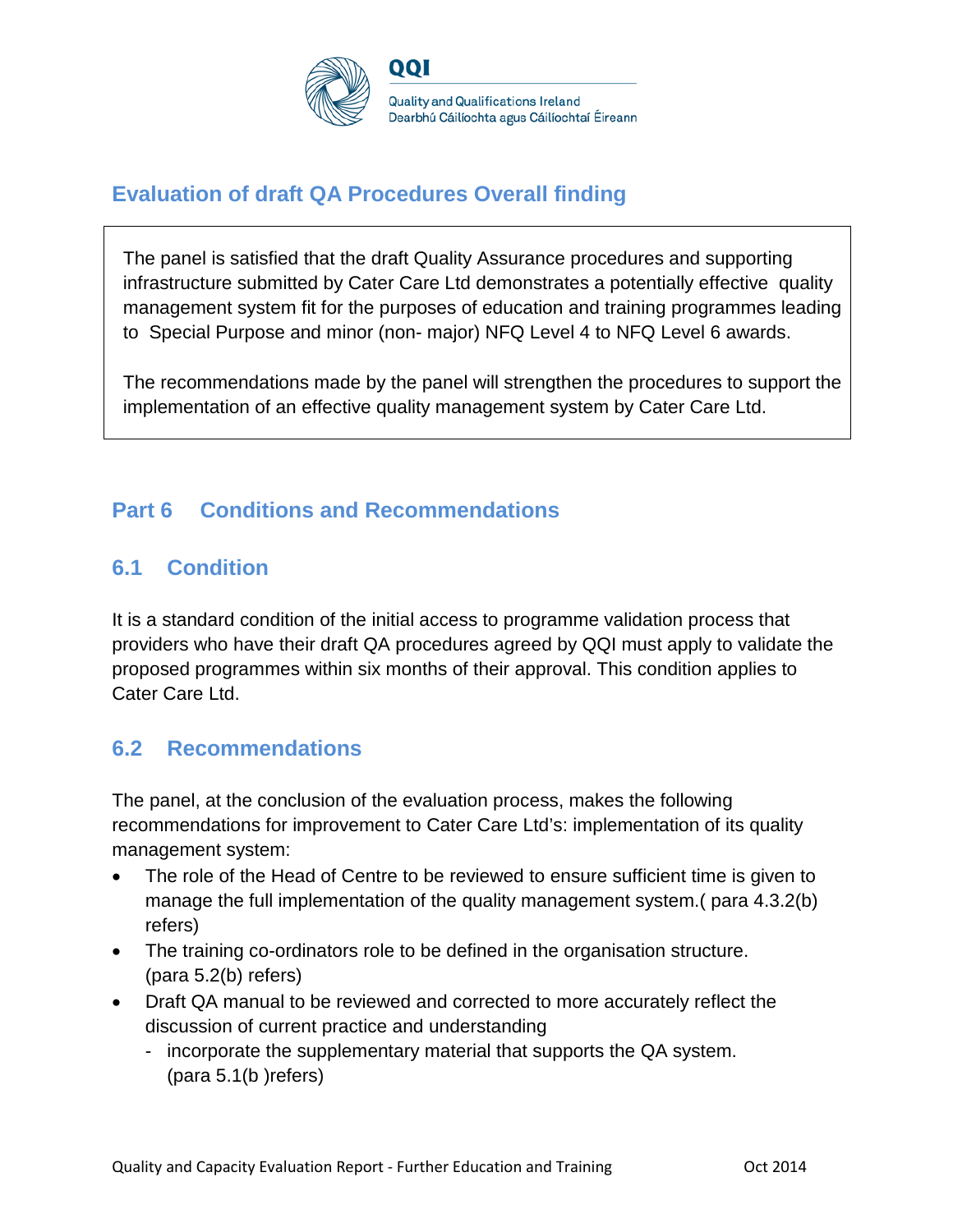

- correct the differences between the assessment and appeals documented procedures and the practice of Cater Care Ltd in these areas.(para 5.3(b) refers)
- explain clearly the internal monitoring and evaluation procedures that apply in Cater Care Ltd. .(para 5.5(b) refers)
- Reduce the Key Performance Indicators to focus internal monitoring and review. (para 5.2(b) refers)

The panel recognise Cater Care Ltd obvious concern for the learners that undertake the training it provides and the trainers' commitment to the success of each learner.

## **Part 7 Approval by Chair of the Panel**

This report of the Quality and Capacity Panel is approved and submitted to QQI for its decision on the recommendation to approve the draft Quality Assurance Procedures of Cater Care Ltd and approve its progression to Stage 2 of the initial validation process.

Name: \_\_\_\_\_\_\_\_\_\_\_\_\_\_\_\_\_\_\_\_\_\_\_\_\_\_\_\_\_\_\_\_\_\_

*Naomi Jackson, Chair*

Date: 24 October 2014